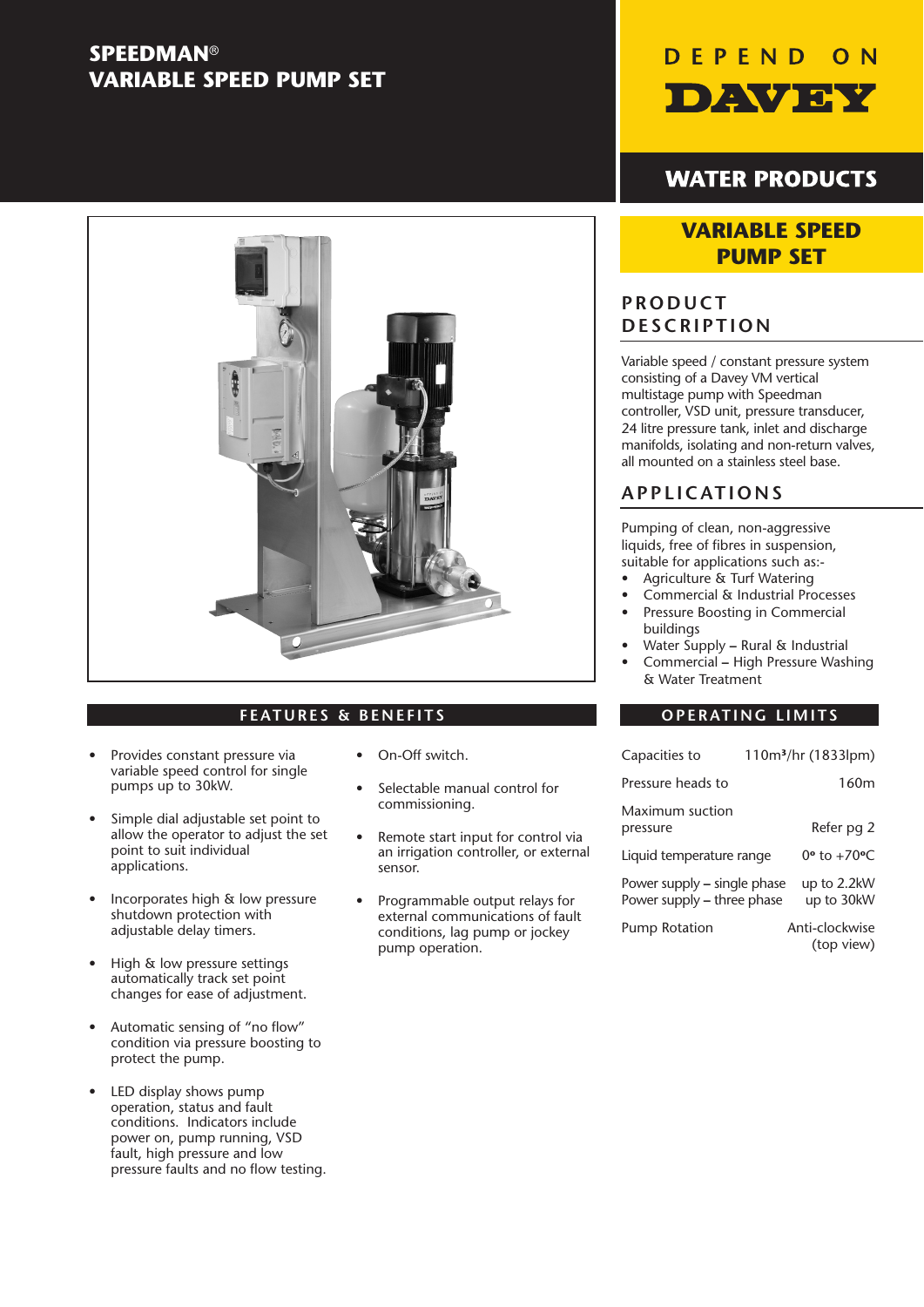## **MAXIMUM INLET PRESSURE**

|                    | Maximum               |
|--------------------|-----------------------|
| Model              | <b>Inlet Pressure</b> |
| $VM3-8$            | 6 bar                 |
| VM3-12 & above     | 10 bar                |
| Up to VM5-10       | 10 bar                |
| VM5-12 & above     | 15 bar                |
| Up to VM10-6       | 6 bar                 |
| VM10-8 & above     | 10 bar                |
| VM16-2 and VM16-3  | 6 bar                 |
| VM16-4 & above     | 10 bar                |
| VM32-2A            | 3 bar                 |
| VM32-3 to VM32-4   | 4 bar                 |
| VM32-6 to VM32-10  | 10 bar                |
| VM32-12            | 15 <sub>bar</sub>     |
| VM65-2A            | 4 bar                 |
| VM65-2 to VM65-3   | 10 bar                |
| VM65-4A and VM65-5 | 15 bar                |
| Up to VM90-3A      | 10 bar                |
| VM90-3 & above     | 15 bar                |
|                    |                       |

## **MAXIMUM WORKING PRESSURE**

| Model         | <b>Curve Number</b> |
|---------------|---------------------|
| Up to VM3-23  |                     |
| Up to VM5-16  |                     |
| Up to VM10-12 |                     |
| VM10-14       | 3                   |
| Up to VM16-8  |                     |
| VM16-11       | 3                   |
| Up to VM32-6  |                     |
| $VM32-8$      | 4                   |
| VM65 range    |                     |
| Up to VM90-4  |                     |

The following figure shows the limitation of working pressure and temperature of VM pumps. Pumps should only be operated within the region shown by the curves below.



## **MATERIALS OF CONSTRUCTION**

### **PART MATERIAL**

| Pump base                  | Cast iron                   |
|----------------------------|-----------------------------|
| Suction & discharge casing | 304 stainless steel         |
| Motor support lantern      | Cast iron                   |
| <i>Impellers</i>           | 304 stainless steel         |
| Stages (casing)            | 304 stainless steel         |
| Outside sleeve             | 304 stainless steel         |
| Pump shaft                 | 316L stainless steel        |
| Intermediate bearing       | Tungsten carbide            |
| Mechanical seal            | Silicon carbide/carbon/EPDM |
| Orings (casing)            | <b>FPDM</b>                 |
| Plugs (drainage & priming) | 316L stainless steel        |
| Impeller neck rings        | Teflon                      |
|                            |                             |

\* Special version with 316L stainless steel & viton orings on request

**NOTE: 304 stainless steel**, (Z6 CN 18.9) and **316L stainless steel** (Z2 CND 17.12) are recommended materials that are highly resistant to corrosion. Suitable for pumping clean, clear non-viscous liquids, containing no fibres or solids. Maximum sand/silica concentration 40 g/m**3**.

## **IDENTIFICATION OF THE PUMP SET**





## **ALTITUDE & TEMPERATURE VS LOSS OF HEAD**

Guide only. Altitude and temperature losses are added.

 $\overline{1}$ 

| <b>Altitude</b>  | Loss of head |
|------------------|--------------|
| 0m               | 0m           |
| 500 <sub>m</sub> | 0.60m        |
| 1000m            | 1.15m        |
| 1500m            | 1.70m        |
| 2000m            | 2.20m        |
| 2500m            | 2.65m        |
| 3000m            | 3.20m        |
|                  |              |
|                  |              |

| <b>Temperature</b> | Loss of head      |
|--------------------|-------------------|
| $20^{\circ}$ C     | 0.20 <sub>m</sub> |
| $30^{\circ}$ C     | 0.40 <sub>m</sub> |
| $40^{\circ}$ C     | 0.70 <sub>m</sub> |
| $50^{\circ}$ C     | 1.20 <sub>m</sub> |
| $60^{\circ}$ C     | 1.90m             |
| 70°C               | 3.10m             |
| 80°C               | 4.70m             |
| $90^{\circ}$ C     | 7.10m             |
| 100°C              | 10.30m            |
|                    |                   |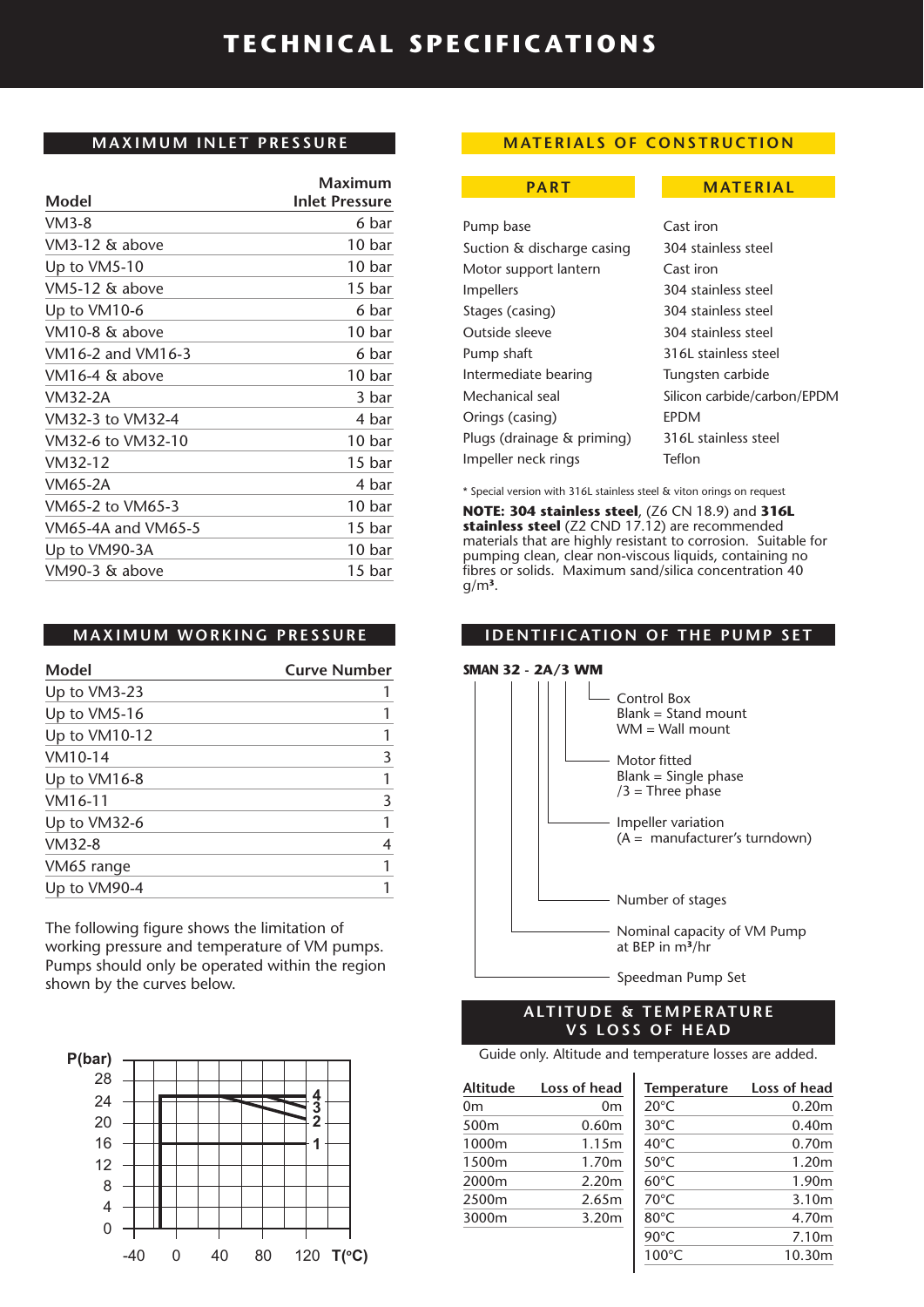## **HYDRAULIC PERFORMANCE**

## **VM3, 2 POLE 50Hz VM5, 2 POLE 50Hz**



### **P(MPa) TOTAL HEAD (m)** 200 190 **VM5** 1.8 **50Hz** 180 170 **VM5-16** 1.6 160  $\overline{\mathcal{L}}$ 150 **VM5-14** 1.4 140  $\overline{\phantom{a}}$  . 130 **VM5-12** 1.2 120 लन्द 110 **VM5-10** 1.0 100 90 **VM5-8** 0.8 80 .... 70 0.6 60 **VM5-5** 50 0.4 40 30 0.2 20 10  $0.0<sub>1</sub>$ 0 **Q(m3 /hr)** 0.0 0.5 1.0 1.5 2.0 2.5 3.0 3.5 4.0 4.5 5.0 5.5 6.0 6.5 7.0 7.5 8.0 8.5  $\Gamma$ 1 1 1 1 1 1 1 1 1 1 1 1 1 **Q(l/s)** 0.0 0.2 0.4 0.6 0.8 1.0 1.2 1.4 1.6 1.8 2.0 2.2

### **VM10, 2 POLE 50Hz VM16, 2 POLE 50Hz**





**NOTE: CURVE TOLERANCE IN CONFORMITY WITH ISO9906 APPENDIX A.**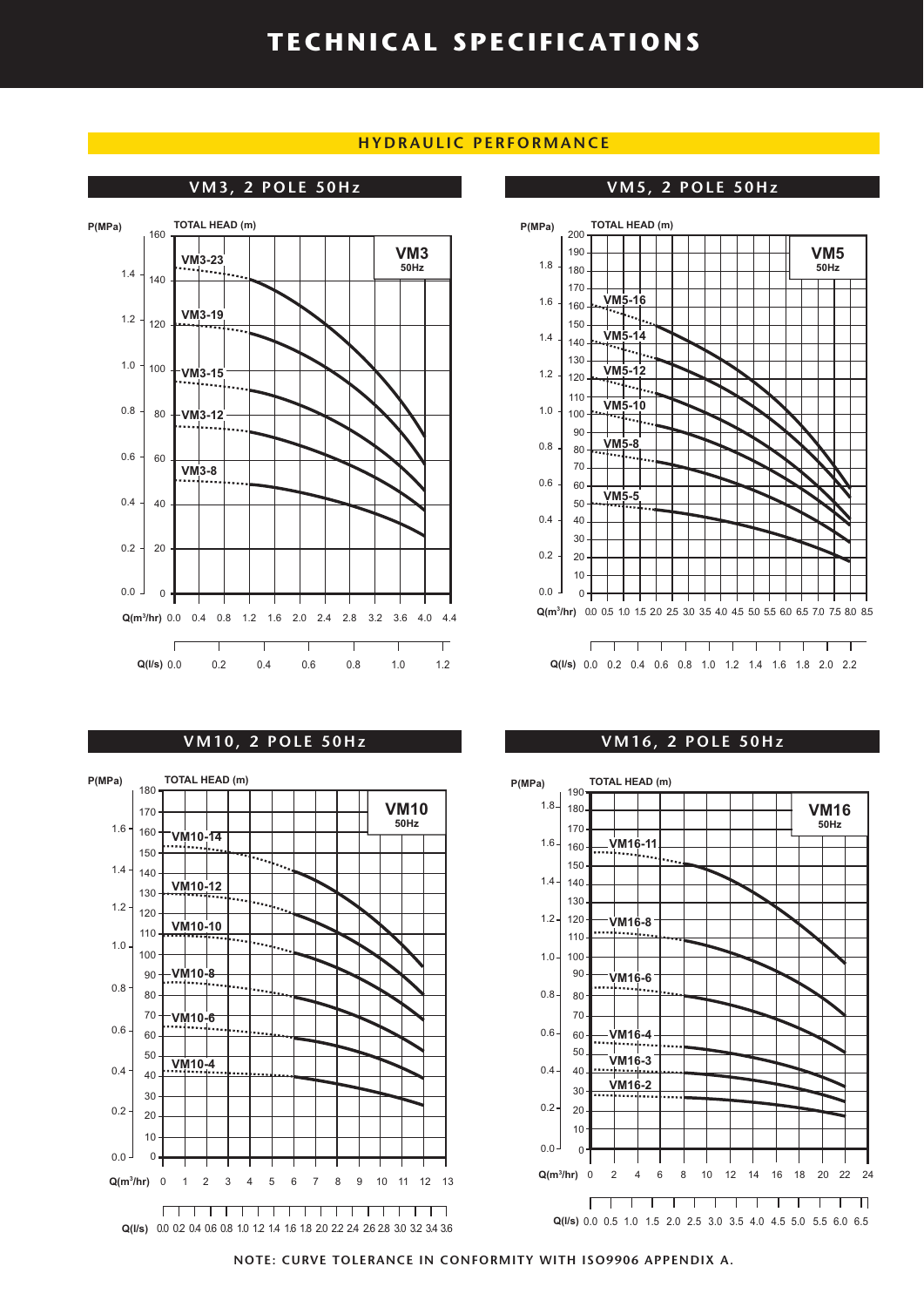## **HYDRAULIC PERFORMANCE**



### **VM90, 2 POLE 50Hz**



### **VM32, 2 POLE 50Hz VM65, 2 POLE 50Hz**



### **PRESSURE BOOSTING**

The Speedman pumpset uses pressure boosting to determine when there is flow in the system. Periodically, it will momentarily boost the pressure and then watch for the pressure to decay back to the set point. If there is no decay within a set time period the system deems there is no-flow and shuts down.

### **OPTIONS**

Boost frequency setting: 40, 80, 120 or 160 seconds

Boost pressure setting: 3%, 6%, 12% and 18%

Boost decay test time: 2, 10, 30 and 60 seconds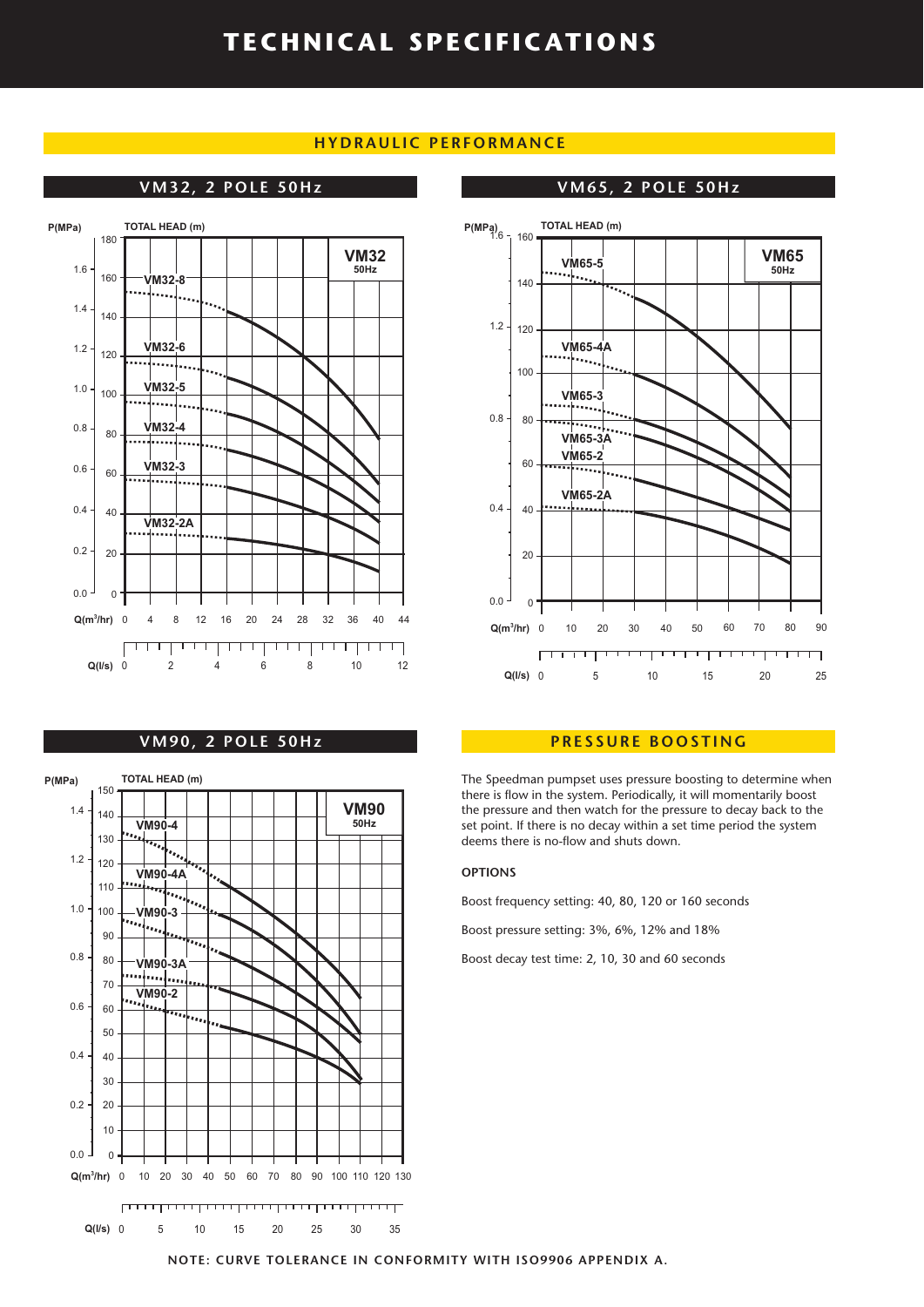## **DIMENSIONS CONTRACT AND INTERNATIONS**

| <b>Pump</b> | <b>Model</b>     | <b>Motor</b><br>kW | <b>Height</b><br>mm | Length<br>mm | <b>Width</b><br>mm | <b>Pipe DN</b><br>mm |
|-------------|------------------|--------------------|---------------------|--------------|--------------------|----------------------|
| $3 - 8$     | SMAN3-8          | 0.75               | 1153                | 860          | 690                | 32                   |
| $3 - 12$    | <b>SMAN3-12</b>  | 1.1                | 1153                | 860          | 690                | 32                   |
| $3 - 15$    | <b>SMAN3-15</b>  | 1.5                | 1153                | 860          | 690                | 32                   |
| $3-19$      | <b>SMAN3-19</b>  | 2.2                | 1153                | 860          | 690                | 32                   |
| $3 - 23$    | <b>SMAN3-23</b>  | 2.2                | 1153                | 876          | 690                | 32                   |
| $5 - 5$     | SMAN5-5          | 1.1                | 1153                | 860          | 690                | 32                   |
| $5 - 8$     | SMAN5-8          | 1.5                | 1153                | 860          | 690                | 32                   |
| $5 - 10$    | <b>SMAN5-10</b>  | 2.2                | 1153                | 860          | 690                | 32                   |
| $5 - 12$    | <b>SMAN5-12</b>  | 3.0                | 1153                | 876          | 690                | 32                   |
| $5 - 14$    | <b>SMAN5-14</b>  | 3.0                | 1153                | 876          | 690                | 32                   |
| $5 - 16$    | <b>SMAN5-16</b>  | 3.0                | 1153                | 876          | 690                | 32                   |
| $10-4$      | <b>SMAN10-4</b>  | 1.5                | 1153                | 860          | 720                | 40                   |
| $10-6$      | <b>SMAN10-6</b>  | 2.2                | 1153                | 876          | 720                | 40                   |
| $10-8$      | <b>SMAN10-8</b>  | 3.0                | 1153                | 876          | 720                | 40                   |
| $10-10$     | SMAN10-10        | 4.0                | 1153                | 876          | 720                | 40                   |
| $10-12$     | SMAN10-12        | 5.5                | 1233                | 876          | 720                | 40                   |
| $10 - 14$   | SMAN10-14        | 5.5                | 1233                | 876          | 720                | 40                   |
| $16 - 2$    | <b>SMAN16-2</b>  | 2.2                | 1170                | 875          | 735                | 50                   |
| $16-3$      | <b>SMAN16-3</b>  | 3.0                | 1170                | 875          | 735                | 50                   |
| $16-4$      | <b>SMAN16-4</b>  | 4.0                | 1170                | 875          | 735                | 50                   |
| $16 - 6$    | <b>SMAN16-6</b>  | 5.5                | 1170                | 875          | 735                | 50                   |
| $16 - 8$    | <b>SMAN16-8</b>  | 7.5                | 1200                | 875          | 735                | 50                   |
| $16 - 11$   | <b>SMAN16-11</b> | 11.0               | 1425                | 982          | 735                | 50                   |
| $32-2A$     | <b>SMAN32-2A</b> | 3.0                | 1170                | 875          | 760                | 65                   |
| $32-3$      | <b>SMAN32-3</b>  | 5.5                | 1170                | 875          | 760                | 65                   |
| $32 - 4$    | <b>SMAN32-4</b>  | 7.5                | 1215                | 985          | 760                | 65                   |
| $32 - 5$    | <b>SMAN32-5</b>  | 11.0               | 1450                | 985          | 760                | 65                   |
| $32-6$      | <b>SMAN32-6</b>  | 11.0               | 1520                | 985          | 760                | 65                   |
| $32 - 8$    | <b>SMAN32-8</b>  | 15.0               | 1660                | 985          | 760                | 65                   |
| $65-2A$     | SMAN65-2A        | 7.5                | 1145                | 938          | 870                | 100 (Table E)        |
| $65 - 2$    | <b>SMAN65-2</b>  | 11.0               | 1289                | 1045         | 870                | 100 (Table E)        |
| $65-3A$     | SMAN65-3A        | 15.0               | 1371                | 1045         | 870                | 100 (Table E)        |
| $65 - 3$    | <b>SMAN65-3</b>  | 18.5               | 1431                | 1045         | 870                | 100 (Table E)        |
| 65-4A       | SMAN65-4A        | 22.0               | 1515                | 1045         | 870                | 100 (Table E)        |
| $65 - 5$    | <b>SMAN65-5</b>  | 30.0               | 1706                | 1045         | 870                | 100 (Table E)        |
| $90 - 2$    | <b>SMAN90-2</b>  | 15.0               | 1308                | 1045         | 870                | 100 (Table E)        |
| 90-3A       | SMAN90-3A        | 18.5               | 1460                | 1045         | 870                | 100 (Table E)        |
| $90-3$      | <b>SMAN90-3</b>  | 22.0               | 1500                | 1045         | 870                | 100 (Table E)        |
| 90-4A       | SMAN90-4A        | 30.0               | 1662                | 1045         | 870                | 100 (Table E)        |
| $90 - 4$    | <b>SMAN90-4</b>  | 30.0               | 1662                | 1045         | 870                | 100 (Table E)        |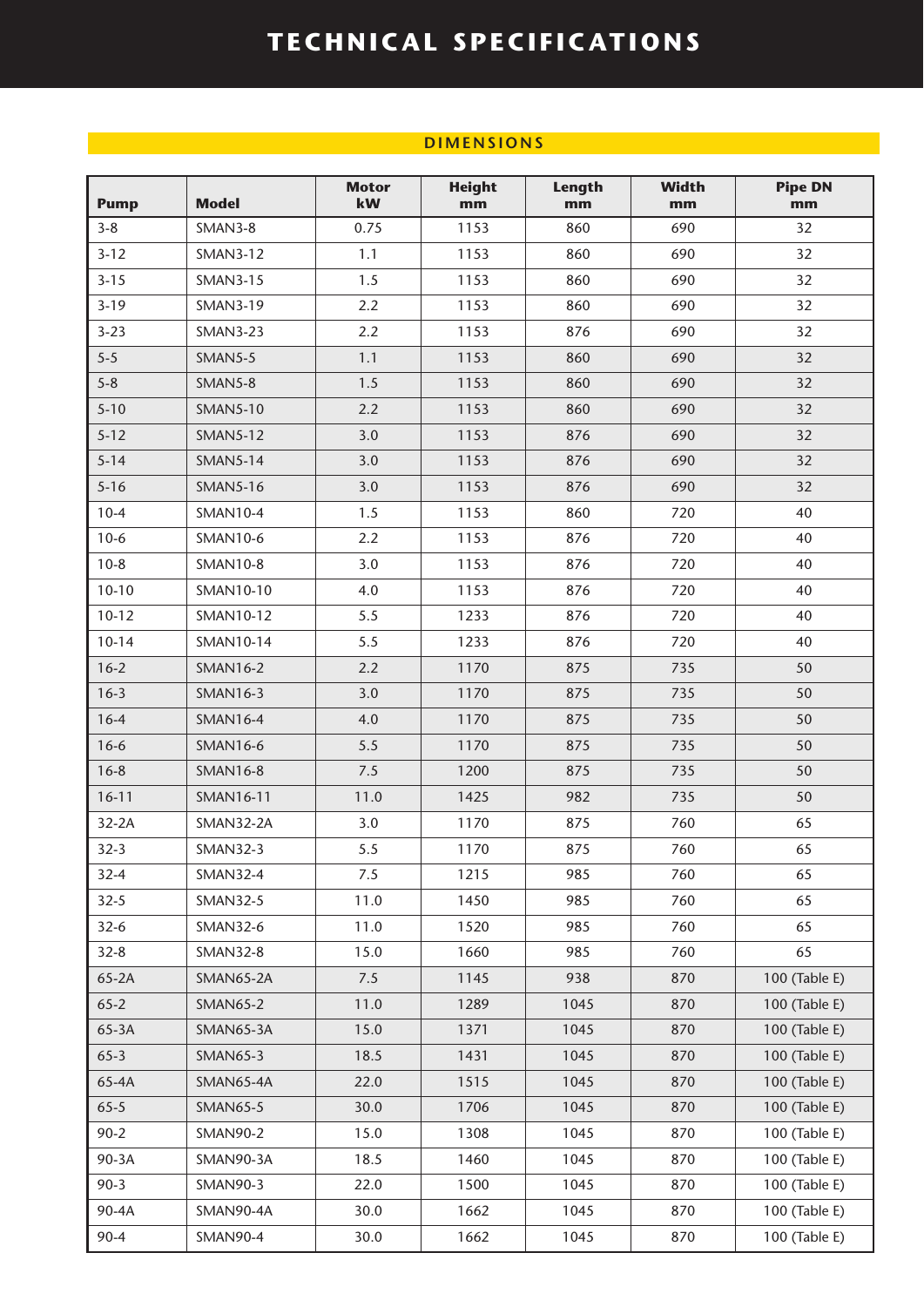## **VM3, 5, 10, 16 and 32**  $\ddot{\circ}$ VM3,5,10 = 1153<br>VM16,32 = 1170 VM3,5 = Ø32  $VM10 = Ø40$  $VM16 = Ø50$ VM32 = Ø65 g n st EÑ Ø30 ١f  $\overline{\phi}$  $VM3,5,10 = 460$  $VM16,32 = 430$ 300 300  $V/M3,5,10 = 510$  $VM3,5 = 128$  $VM10 = 133$ 800  $VM16,32 = 480$  $VM16 = 160$ <br> $VM32 = 175$  $VM3,5 = 675$  $VM10 = 740$  $VM16,32 = 775$

**VM65 and VM90**





**Specific dimensions for each model available on request**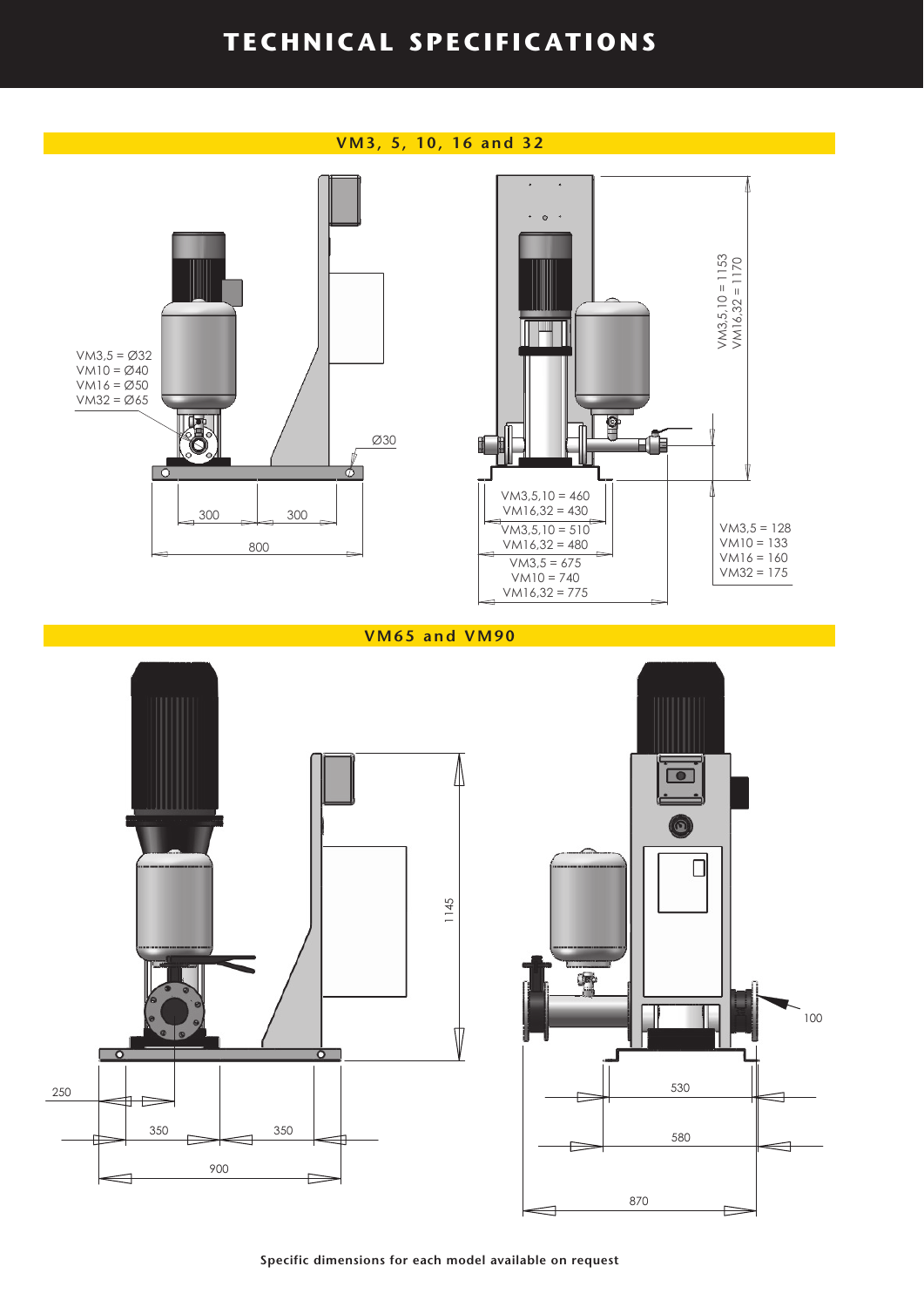## **MOTOR TECHNICAL SPECIFICATIONS**

| <b>Motor</b> |              |                  | <b>FLC</b> | Start/LRC    |            | Eff $%$ | <b>Bearings</b>  |           |
|--------------|--------------|------------------|------------|--------------|------------|---------|------------------|-----------|
| 1 Phase      | <b>Frame</b> | <b>IP Rating</b> | 240 V      | <b>Ratio</b> | <b>RPM</b> |         | <b>Drive End</b> | Non-D/End |
| 0.75         | 80 V18       | IP <sub>55</sub> | 4.38       | 5.83         | 2815       | 72      | 6204-ZZ          | 6204-ZZ   |
| 1.1          | 80 V18       | IP <sub>55</sub> | 6.38       | 5.65         | 2830       | 75      | 6204-ZZ          | 6204-ZZ   |
| 1.5          | 90 V18       | IP <sub>55</sub> | 8.08       | 5.57         | 2850       | 76      | 6205-ZZ          | 6205-ZZ   |
| 2.2          | 90 V18       | IP <sub>55</sub> | 12.0       | 4.59         | 2830       | 77      | 6205-ZZ          | 6205-ZZ   |

| <b>Motor</b> | <b>Frame</b> | <b>IP Rating</b> | <b>FLC</b> | Start/LRC    |      | <b>RPM</b><br>Eff % | <b>Bearings</b>  |           |  |
|--------------|--------------|------------------|------------|--------------|------|---------------------|------------------|-----------|--|
| 3 Phase      |              |                  | 415 V      | <b>Ratio</b> |      |                     | <b>Drive End</b> | Non-D/End |  |
| 0.75         | 80 V18       | IP <sub>55</sub> | 1.6        | 5.5          | 2800 | 89.0                | 6204-ZZ          | 6204-ZZ   |  |
| 1.1          | 80 V18       | IP <sub>55</sub> | 2.2        | 6.2          | 2828 | 82.4                | 6204-ZZ          | 6204-ZZ   |  |
| 1.5          | 90 V18       | IP <sub>55</sub> | 3.1        | 5.3          | 2800 | 78.0                | 6205-ZZC3        | 6205-ZZC3 |  |
| 2.2          | 90 V18       | IP55             | 4.2        | 6.7          | 2800 | 85.0                | 6205-ZZC3        | 6205-ZZC3 |  |
| 3.0          | 100 V18      | IP <sub>55</sub> | 5.7        | 6.8          | 2853 | 86.2                | 6205-ZZC3        | 6205-ZZC3 |  |
| 4.0          | 112 V18*     | IP <sub>55</sub> | 7.3        | 6.7          | 2902 | 86.8                | 6306-S           | 6306-S    |  |
| 5.5          | 132 V1*      | IP55             | 9.8        | 7.4          | 2916 | 89.9                | 7308B            | 6308ZZC3  |  |
| 7.5          | 132 V1*      | IP <sub>55</sub> | 13.3       | 7.4          | 2892 | 87.0                | 7308B            | 6308ZZC3  |  |
| 11.0         | 160 V1*      | IP55             | 19.4       | 7.9          | 2925 | 88.3                | 7309B            | 6309ZZC3  |  |
| 15.0         | 160 V1*      | IP <sub>55</sub> | 25.5       | 8.4          | 2931 | 89.3                | 7309B            | 6309ZZC3  |  |
| 18.5         | 160 V1*      | IP <sub>55</sub> | 31.3       | 8.3          | 2938 | 91.4                | 7309B            | 6309ZZC3  |  |
| 22.0         | 180 V1*      | IP <sub>55</sub> | 36.8       | 7.7          | 2951 | 90.4                | 6311             | 7311      |  |
| 32.0         | 200 V1*      | IP55             | 49.4       | 7.9          | 2950 | 91.4                | 6312             | 7312      |  |

\*Special motor bearings fitted for thrust management.